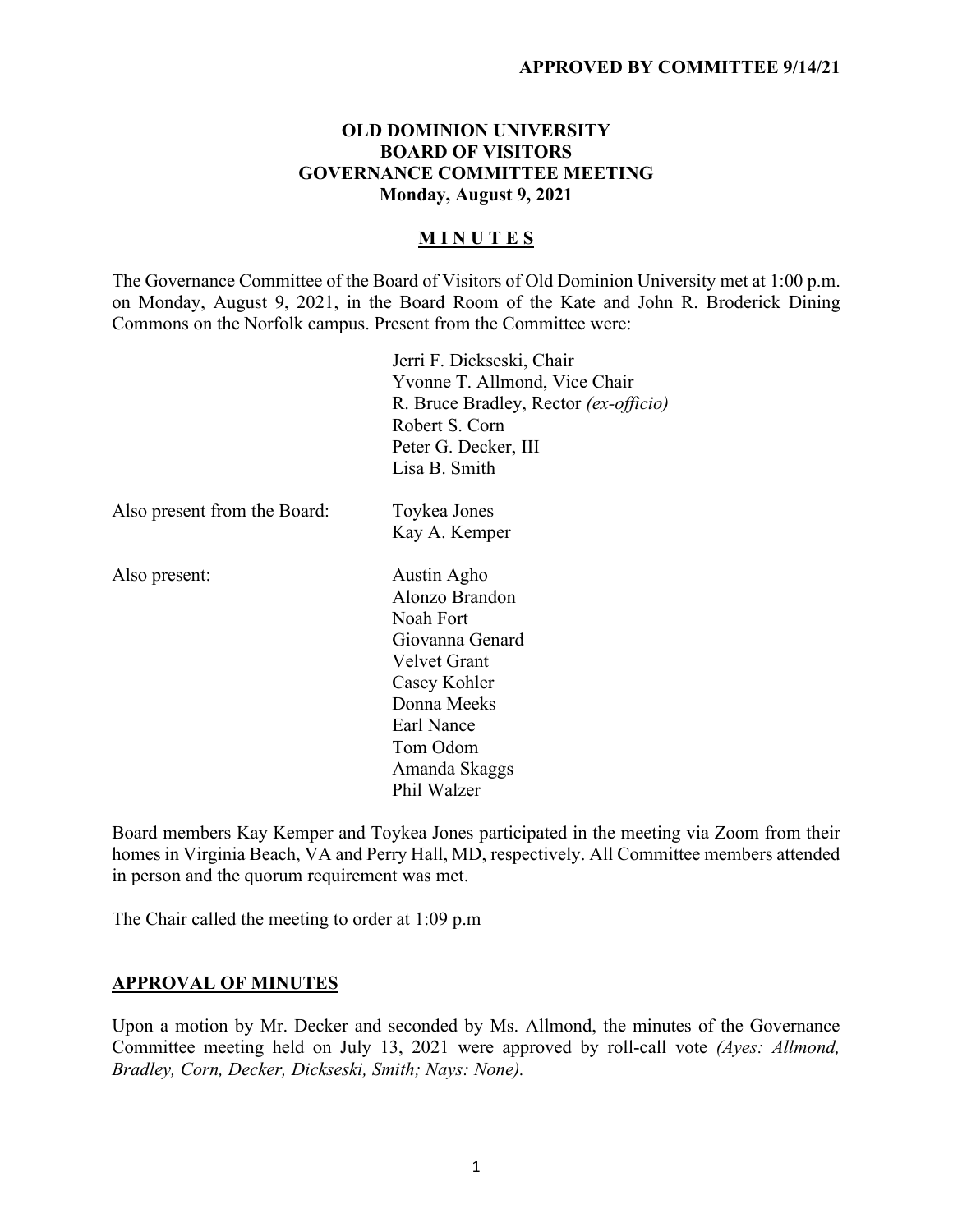# **PROPOSED PROCESS FOR MISSION REVIEW**

The Chair asked Amanda Skaggs to provide background information on this topic. She stated that one of the core requirements she and Donna Meeks are reviewing as part of the SACSCOC reaccreditation is that the Board ensures a regular review of the University's mission. The report and available documentation was submitted to the SACSCOC reviewers but the feedback received was that it was not sufficient to demonstrate that this core requirement had been met. Although the Board's Bylaws state that the Board will review the University's Mission Statement every five years to coincide with the University's five-year strategic planning process, no changes have been made to the Mission Statement in ten years. The Board reaffirmed the Mission Statement at its meeting in December 2020, but additional work is recommended to document that the Board has discussed a process to ensure this regular review. The documentation can be in the form of minutes of Board meetings when the Mission Statement is discussed, and subsequent approval of revisions to the Mission Statement.

Because the 2020-2025 Strategic Planning process was put on hold last year due to the pandemic, the Committee concurred that an interim review be added to the April 2022 Board meeting agenda in order to provide the required documentation to SACSCOC, and then subsequent reviews and revisions be done by the Board to coincide with the strategic planning process once it resumes and thereafter every five years. Mr. Bradley commented that in his discussions with President Hemphill, the Strategic Plan is expected to be completed within six months. Upon a motion made by Mr. Corn and seconded by Ms. Allmond, this proposal was approved by roll-call vote *(Ayes: Allmond, Bradley, Corn, Decker, Dickseski, Smith; Nays: None).*

# **FACULTY REPRESENTATIVES TO BOARD STANDING COMMITTEES**

The Committee continued discussion from the last meeting about adding faculty representatives to the Board's Athletic and Audit & Compliance Committees. The Committee had agreed to add a representative to the Athletics Committee, but deferred a decision about the Audit & Compliance Committee. In response to a question from the Chair, Provost Agho stated his support of having a faculty representative to the Audit & Compliance Committee to demonstrate the Board's commitment to shared governance.

The Chair requested that Ms. Meeks and Ms. Skaggs review and propose revisions to Board Policy 1104, Representation to the Board of Visitors, to reflect the decision to add faculty representatives to the Athletics and Audit & Compliance Committees, for the Committee's consideration at its next meeting. Additional revisions may also be proposed based on their review.

# **REVIEW UNIVERSITY COUNSEL'S RECOMMENDATIONS ON BOARD-LEVEL POLICIES**

The Committee continued its discussions on how to best approach the review of the Board-level policies and whether some of them, as recommended by University Counsel, should be relegated, for example, to the Faculty Handbook or a University-level policy. Ms. Meeks was asked to review past Board minutes for any background information on why those identified policies were initially approved as Board-level policies and report back to the Committee at its next meeting.